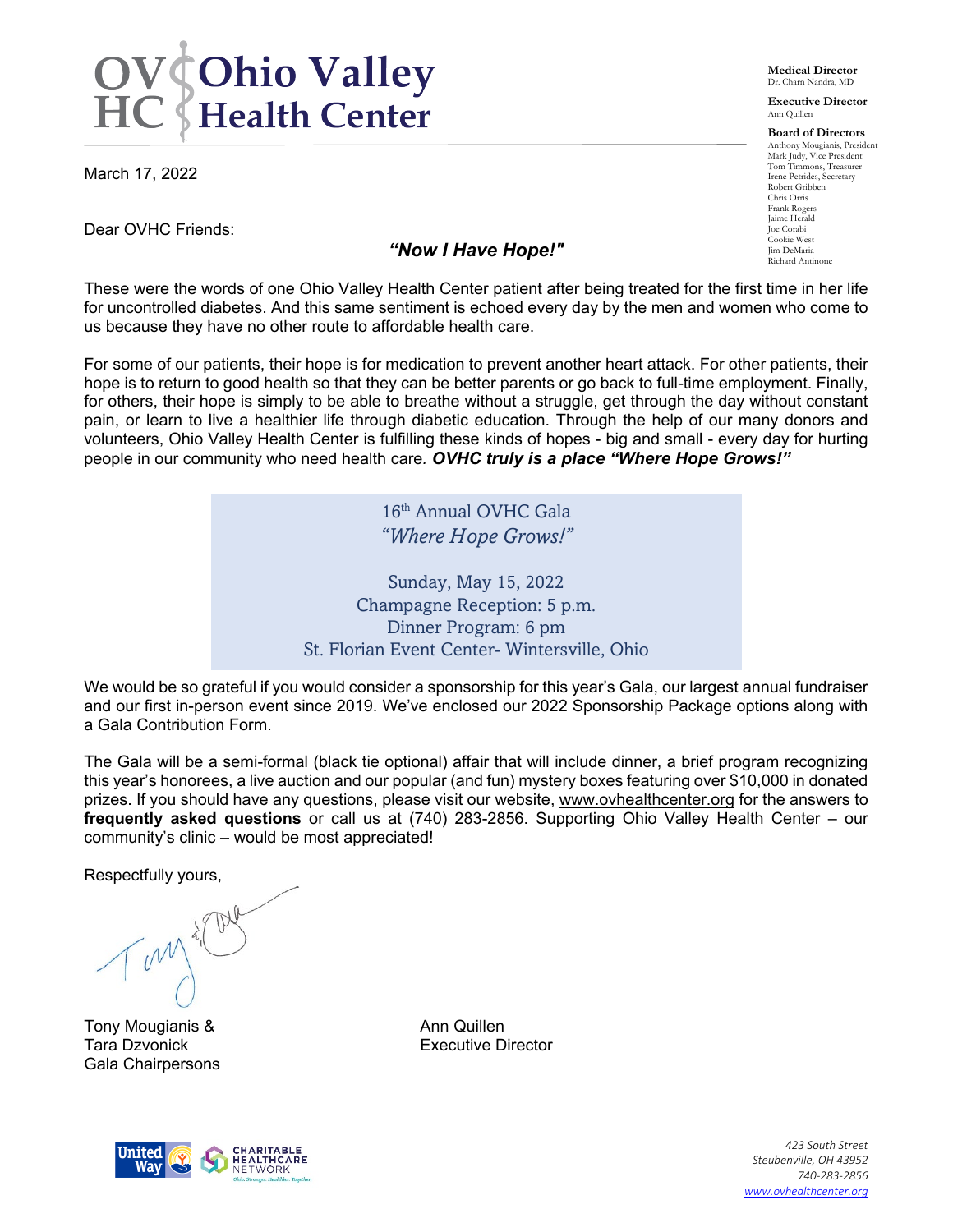## **OV** Ohio Valley<br>HC Health Center

### **2022 OVHC Gala Contribution Form**

| <b>Business/Organization Name:</b> |        |        |                              |
|------------------------------------|--------|--------|------------------------------|
| Address:                           |        |        |                              |
| City:                              |        | State: | Zip Code: __________________ |
| Phone:                             | Email: |        |                              |

#### **Major Sponsorships:**

| Level                                                                             | <b>Diamond</b>        | <b>Platinum</b> | Gold    | <b>Silver</b>  | <b>Bronze</b>           |
|-----------------------------------------------------------------------------------|-----------------------|-----------------|---------|----------------|-------------------------|
| <b>Amount</b>                                                                     | \$10,000              | \$5,000         | \$2,500 | \$1,000        | \$500                   |
| <b>Complimentary Dinner Tickets</b>                                               | 10                    | 6               | 4       | $\overline{2}$ | 0                       |
| Page Ad with your logo in Gala Program                                            | Full<br>(Back/Inside) | Full            | 1/2     | 1/4            | <b>Business</b><br>Card |
| Prominent sponsor/donor signage included in<br>video presentation during the Gala |                       |                 |         |                |                         |
| Recognition on OVHC Social Media pages                                            |                       |                 |         |                |                         |
| Sponsor/donor signage on tables                                                   |                       |                 |         |                |                         |
| Logo recognition on OVHC website                                                  |                       |                 |         |                |                         |
| Link from OVHC website to the sponsor's website<br>for one year after Gala        |                       |                 |         |                |                         |
| Use of OVHC benefiting logo in materials that<br>promote your support of OVHC     |                       |                 |         |                |                         |

#### *I would like to sponsor at the following level (may be paid by check, online, or by installments):*

| \$10,000 Diamond Sponsorship | \$1,000 Silver Sponsorship                                                       |
|------------------------------|----------------------------------------------------------------------------------|
| \$5,000 Platinum Sponsorship | \$500 Bronze Sponsorship                                                         |
| \$2,500 Gold Sponsorship     | <b>Special Friend Donation</b><br>(Your name will be listed in the Gala Program) |

\_\_\_\_I would like to purchase dinner reservations for \_\_\_\_\_ people at \$50 each.

\_\_\_\_ Please donate my sponsorship dinner tickets to volunteers, staff, or patients.

\_\_\_\_ Please check here if you do NOT want your contribution listed publicly.

*Thank you for your generous support of uninsured patient care at OVHC! Please return this form by April 29, 2022. Return by mail or fax to 740.283.2932 or email to [adminassist@ovhealthcenter.org.](mailto:adminassist@ovhealthcenter.org) Dinner reservations may be made until May 6, 2022.*